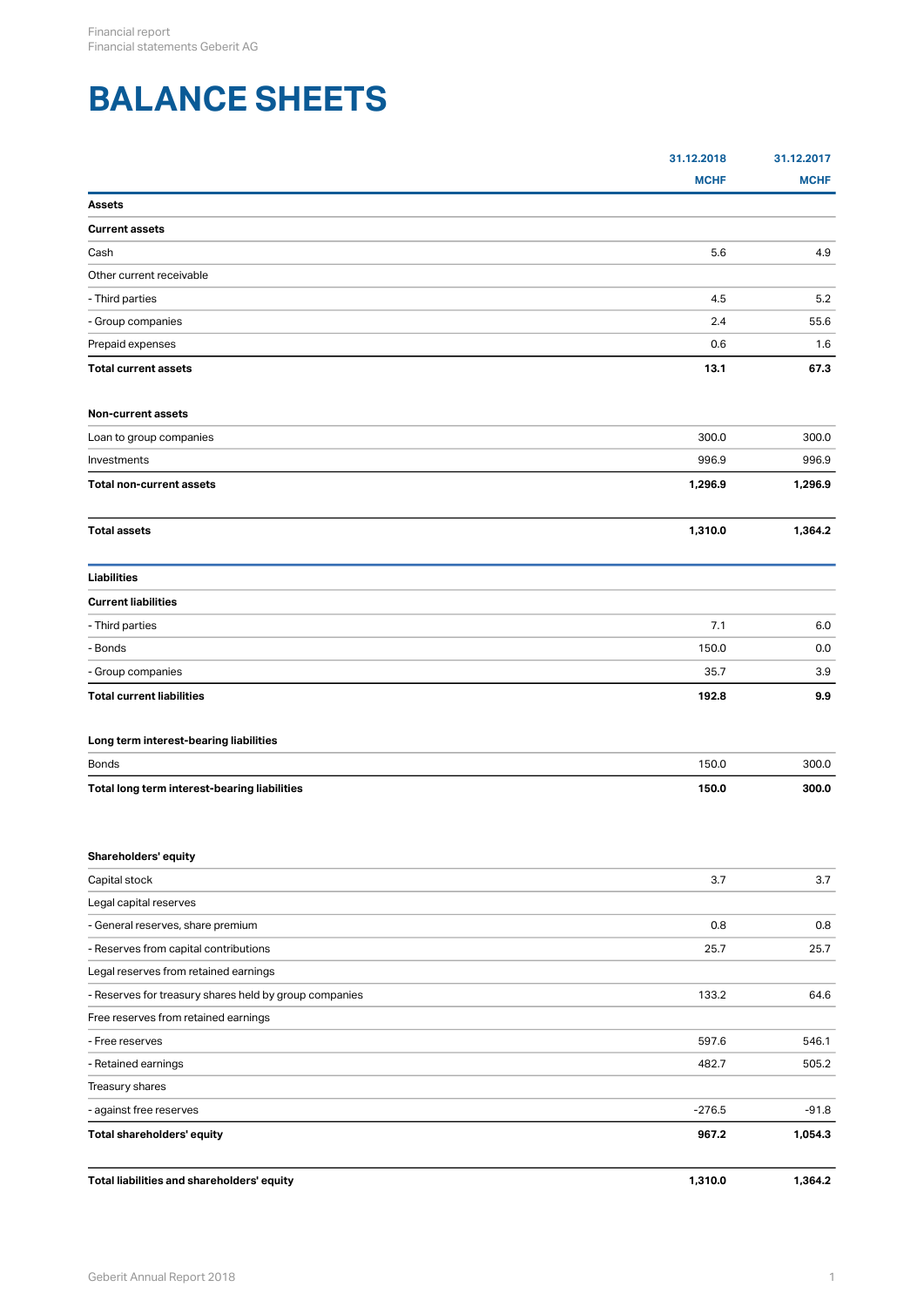# <span id="page-1-0"></span>**INCOME STATEMENTS**

|                                | 2018        | 2017        |
|--------------------------------|-------------|-------------|
|                                | <b>MCHF</b> | <b>MCHF</b> |
| Income                         |             |             |
| Dividends from Group companies | 482.3       | 501.1       |
| Other financial income         | 2.8         | 6.1         |
| Other operating income         | 0.5         | 0.5         |
| <b>Total income</b>            | 485.6       | 507.7       |
| <b>Expenses</b>                |             |             |
| Administrative expenses        | 3.9         | 3.9         |
| Financial expenses             | 1.7         | 1.7         |
| Direct tax expenses            | $-0.1$      | 0.1         |
| <b>Total expenses</b>          | 5.5         | 5.7         |
| Net income                     | 480.1       | 502.0       |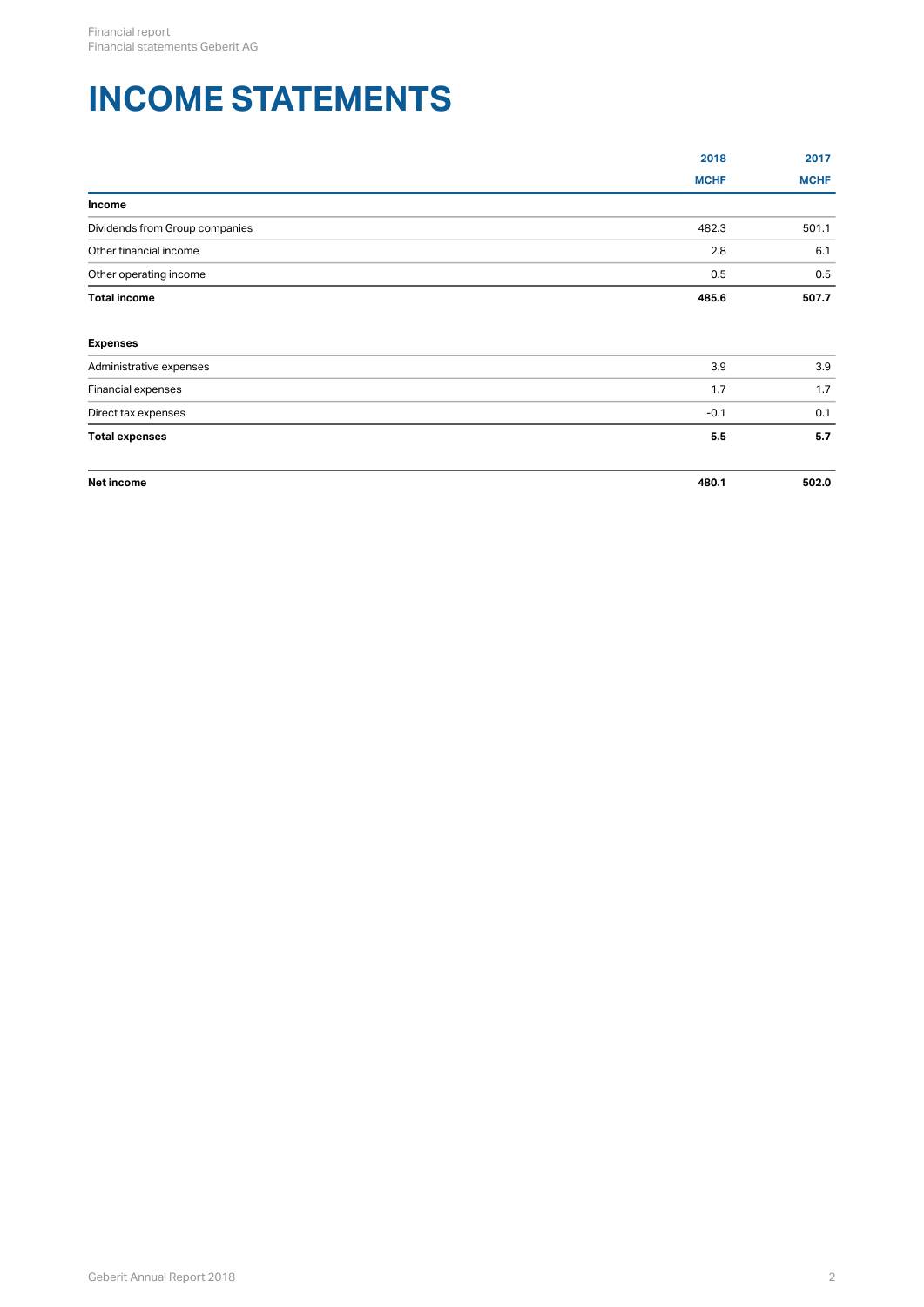# <span id="page-2-0"></span>**NOTES TO THE FINANCIAL STATEMENTS**

### **1. STANDARDS**

### **1.1 GENERAL**

The financial statements were prepared in accordance with the provisions on commercial accounting of the Swiss Code of Obligations. The significant valuation principles, which are not statutory, are described below.

#### **1.2 TREASURY SHARES**

The treasury shares are recorded at cost and are shown as a minus position in equity. For the shares of Geberit AG, held by the subsidiary Geberit Holding AG reserves for own shares are recorded in the equity of Geberit AG.

### **1.3 LONG TERM INTEREST-BEARING LIABILITIES**

The interest-bearing liabilities are stated at their nominal value. Costs incurred in the context of the placement of bonds are capitalized in the prepaid expenses and amortized linearly over the term.

#### **1.4 DERIVATIVES**

Derivative instruments used for hedging purposes are valued together with the underlying transaction. Positive or negative fair market values will not be recognized during the lifetime of the contract but at settlement date.

#### **1.5 WAIVER OF CASH FLOW STATEMENT AND ADDITIONAL INFORMATION IN THE NOTES**

As the Geberit group prepares a consolidated financial statement in accordance with a recognized standard for financial reporting (IFRS), Geberit AG waived in the actual financial statements, in accordance with the statutory provisions, to present separate notes to interest-bearing liabilities and auditing fees and the presentation of a cash flow statement.

### **2. OTHER STATUTORY DISCLOSURES**

#### **2.1 GUARANTEES, ASSETS PLEDGED IN FAVOR OF THIRD PARTIES**

|                                                                  | 31.12.2018  |             |  |
|------------------------------------------------------------------|-------------|-------------|--|
|                                                                  | <b>MCHF</b> | <b>MCHF</b> |  |
| Guarantee notes, MEUR 325 (PY: MEUR 500), 0.688%, due 30.03.2021 | 365.8       | 584.4       |  |
| Guarantee Revolving Facility, due 06.11.2022                     | 500.0       | 500.0       |  |
| Guarantee GRI Pensions                                           | 0.1         | 0.1         |  |

The guarantees are limited to the distributable reserves of the company.

#### **2.2 SIGNIFICANT INVESTMENTS**

|                                     | 2018<br>Ownership in % | 2018<br>capital stock | 2017<br>Ownership in % | 2017<br>capital stock |
|-------------------------------------|------------------------|-----------------------|------------------------|-----------------------|
| Geberit Holding AG, Rapperswil-Jona | 100                    | TCHF 39 350           | 100                    | TCHF 39 350           |
| Geberit Reinsurance Ltd., Guernsey  | 100                    | TEUR <sub>2</sub>     | 100                    | TEUR <sub>2</sub>     |

The investments are stated separately at the respective acquisition costs, less any adjustments required. The indirect investments are shown in the Notes to the Consolidated Financial Statements in the  $\rightarrow$  **[Note 33](http://annualreport.geberit.com/reports/geberit/annual/2018/gb/English/20405033/33_-group-companies-as-at-31-december-2018.html)**.

# **2.3 SHARE CAPITAL**

The share capital of Geberit AG consists of 37,041,427 ordinary shares with a par value of CHF 0.10 each.

| 2018       | 2017       |
|------------|------------|
| pcs.       | pcs.       |
| 37,041,427 | 37,041,427 |
| 37,041,427 | 37,041,427 |
|            |            |

# **2.4 CAPITAL CONTRIBUTION RESERVES**

From the total of MCHF 25.7 shown as at 31.12.2018 the amount of MCHF 4.2 was confirmed by the Swiss tax authorities and is therefore available for withholding tax free distribution.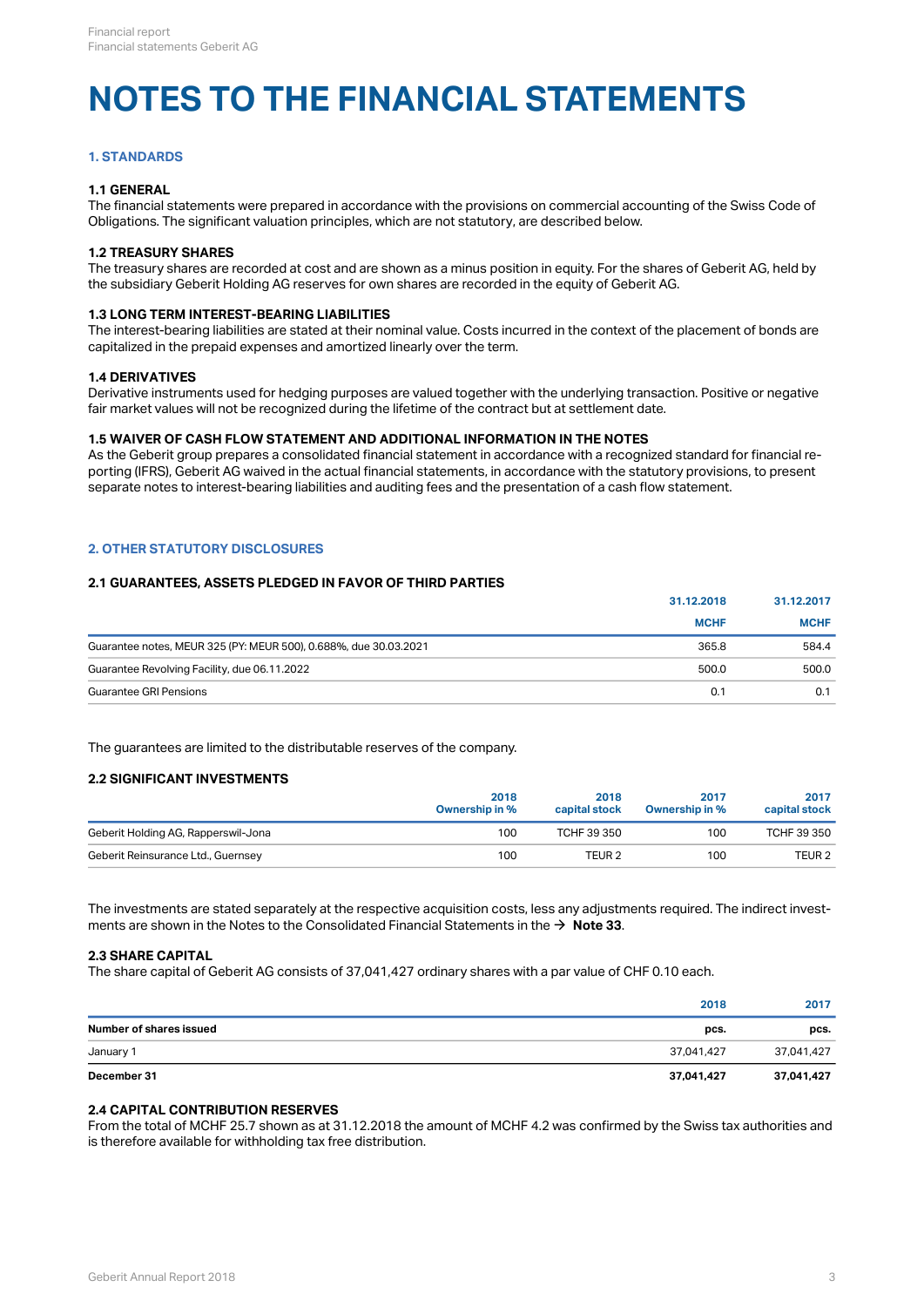#### **2.5 TREASURY SHARES**

Treasury shares held by Geberit AG or by companies in which Geberit AG holds a majority interest:

|                                              |                                | <b>Prices per share</b> |         |        |  |  |
|----------------------------------------------|--------------------------------|-------------------------|---------|--------|--|--|
|                                              | Number of<br>registered shares | High                    | Average | Low    |  |  |
|                                              |                                | in CHF                  | in CHF  | in CHF |  |  |
| Balance at December 31, 2017                 | 391,640                        |                         |         |        |  |  |
| Purchases share buyback program 2017 - 2020  | 445,551                        | 452.95                  | 414.53  | 375.17 |  |  |
| <b>Other Purchases</b>                       | 250,000                        | 467.09                  | 434.01  | 412.25 |  |  |
| Sales                                        | $-88,009$                      | 467.30                  | 435.44  | 412.90 |  |  |
| Balance at December 31, 2018                 | 999,182                        |                         |         |        |  |  |
| Number of treasury shares held by Geberit AG | 650,801                        |                         |         |        |  |  |

The Board of Directors of Geberit AG decided in March 2017 to initiate a share buyback program. Over a maximum period of three years, shares for a total amount of maximum CHF 450 million will be repurchased, less withholding tax. As at December 31, 2018, in total 650'801 shares for a total amount of MCHF 276.5 were repurchased under the program.

The legal reserves for treasury shares were recorded at cost.

#### **2.6 BONDS**

Geberit has the following bonds outstanding:

- a bond of MCHF 150 with a term of four years and a coupon of 0.05%, due 17.04.2019
- a bond of MCHF 150 with a term of eight years and a coupon of 0.3%, due 17.04.2023

#### **2.7 SHAREHOLDINGS OF MEMBERS OF THE BOARD OF DIRECTORS AND OF THE GROUP EXECUTIVE BOARD**

As of the end of 2018 and 2017, members of the Board of Directors held the following shares in the company:

|                                         | A. Baehny<br><b>Chairman</b> | H. Reuter<br><b>Vice Chairman</b> | F. Ehrat    | T. Hübner    | J. Tang-Jensen | E. Zehnder-Lai | <b>Total</b> |
|-----------------------------------------|------------------------------|-----------------------------------|-------------|--------------|----------------|----------------|--------------|
| 2018                                    |                              |                                   |             |              |                |                |              |
| <b>Shareholdings Board of Directors</b> |                              |                                   |             |              |                |                |              |
| Shares                                  | 70,778                       | 9,023                             | 2,798       | 1,343        | 2,920          | 363            | 87,225       |
| Options                                 | 41,864                       | 0                                 | 0           | $\mathsf{O}$ | $\mathsf{O}$   | 0              | 41,864       |
| Share of voting rights                  | 0.19%                        | $< 0.1\%$                         | $< 0.1\%$   | $< 0.1\%$    | $< 0.1\%$      | $< 0.1\%$      | 0.24%        |
|                                         | A. Baehny<br><b>Chairman</b> | H. Reuter<br><b>Vice Chairman</b> | F. Ehrat    | T. Hübner    | J. Tang-Jensen | E. Zehnder-Lai | <b>Total</b> |
| 2017                                    |                              |                                   |             |              |                |                |              |
| <b>Shareholdings Board of Directors</b> |                              |                                   |             |              |                |                |              |
| Shares                                  | 56,812                       | 8,318                             | 2,281       | 858          | 2,511          | 0              | 70,780       |
| Options                                 | 55,231                       | 0                                 | $\mathbf 0$ | 0            | 0              | 0              | 55,231       |
| Share of voting rights                  | 0.15%                        | < 0.1%                            | $< 0.1\%$   | $< 0.1\%$    | $< 0.1\%$      | 0.0%           | 0.19%        |
|                                         |                              |                                   |             |              |                |                |              |

As of December 31, 2018, there were no outstanding loans or credits between the company and members of the Board of Directors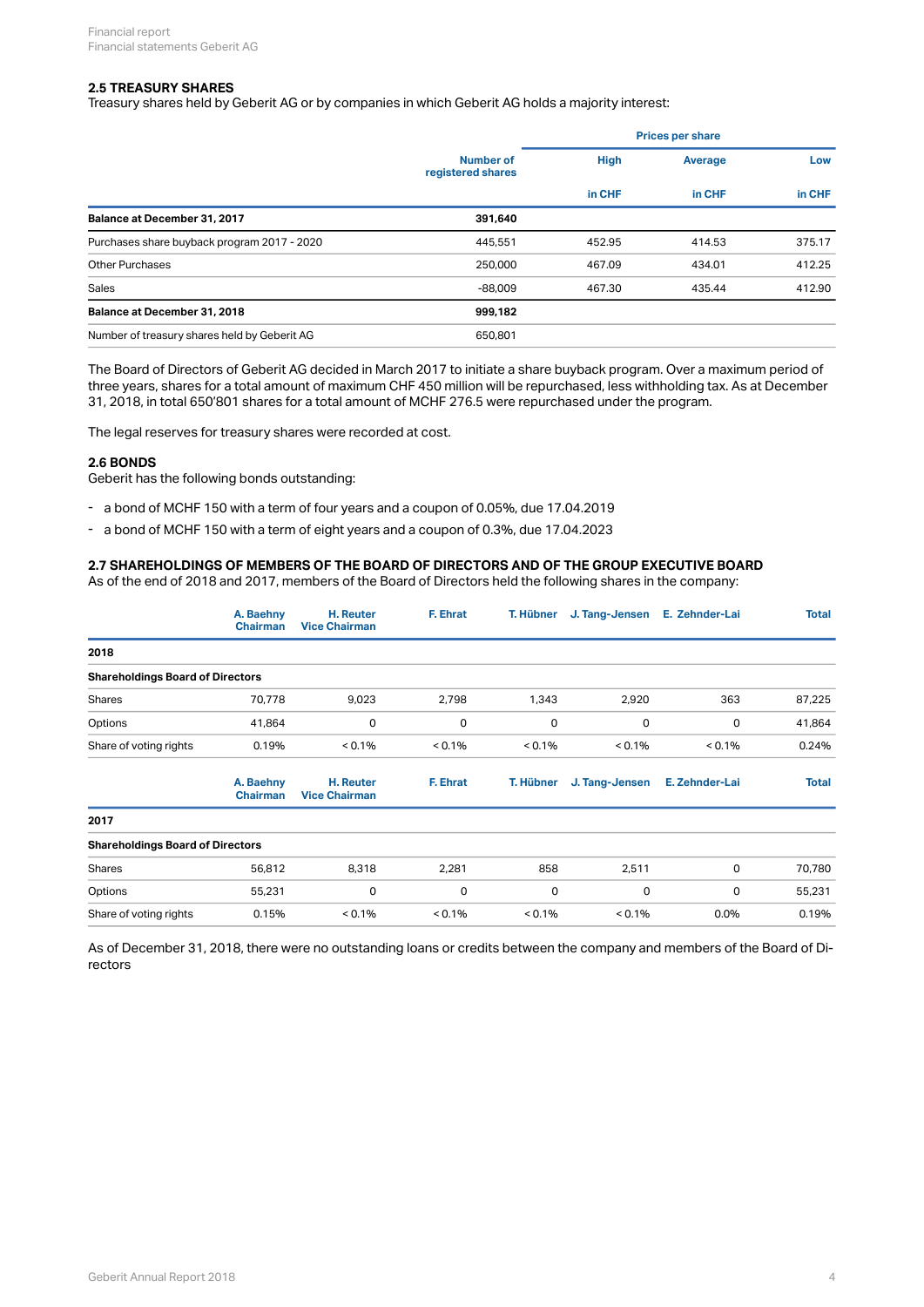# As of the end of 2018 and 2017, the Group Executive Board held the following shares in the company:

|                                                        | <b>Maturity</b>                      | <b>Average</b><br>exercise<br>price           | C. Buhl<br><b>CEO</b> | R. Iff<br><b>CFO</b> | M. Bau-<br>müller | E. Renfordt-<br><b>Sasse</b> | K. Spach-<br>mann            | R. van<br><b>Triest</b> | M. Ziegler              | <b>Total</b> |
|--------------------------------------------------------|--------------------------------------|-----------------------------------------------|-----------------------|----------------------|-------------------|------------------------------|------------------------------|-------------------------|-------------------------|--------------|
|                                                        |                                      | in CHF                                        |                       |                      |                   |                              |                              |                         |                         |              |
| 2018                                                   |                                      |                                               |                       |                      |                   |                              |                              |                         |                         |              |
|                                                        | Shareholdings Group Executive Board  |                                               |                       |                      |                   |                              |                              |                         |                         |              |
| Shares                                                 |                                      |                                               | 7,404                 | 31,564               | 3,078             | 1,546                        | 12,500                       | 300                     | 2,416                   | 58,808       |
|                                                        | Percentage voting rights shares      |                                               | < 0.1%                | $< 0.1\%$            | $< 0.1\%$         | < 0.1%                       | $< 0.1\%$                    | < 0.1%                  | < 0.1%                  | 0.16%        |
| Call options <sup>1</sup>                              |                                      |                                               |                       |                      |                   |                              |                              |                         |                         |              |
|                                                        | End of vesting period:               |                                               |                       |                      |                   |                              |                              |                         |                         |              |
| Lapsed                                                 | 2020-2024                            | 332.00                                        | 13,219                | 8,836                | 3,706             | 6,166                        | 807                          | 60                      | 2,857                   | 35,651       |
| 2019                                                   | 2022-2026                            | 394.76                                        | 11,600                | 7,665                | 754               | 4,074                        | 6,766                        | 2,621                   | 980                     | 34,460       |
| 2020                                                   | 2023-2027                            | 409.97                                        | 13,351                | 7,608                | 1,983             | 3,664                        | 6,751                        | 4,627                   | 921                     | 38,905       |
| 2021                                                   | 2024-2028                            | 409.97                                        | 19,945                | 10,746               | 3,462             | 5,161                        | 9,684                        | 6,653                   | 2,548                   | 58,199       |
| 2022                                                   | 2025-2028                            | 434.08                                        | 13,439                | 6,623                | 3,088             | 3,098                        | 6,056                        | 4,067                   | 2,071                   | 38,442       |
| 2023                                                   | 2028                                 | 432.20                                        | 6,871                 | 3,266                | 1,527             | 1,594                        | 3,011                        | 2,036                   | 1,696                   | 20,001       |
| <b>Total options</b>                                   |                                      |                                               | 78,425                | 44,744               | 14,520            | 23,757                       | 33,075                       | 20,064                  | 11,073                  | 225,658      |
| rights options                                         | Percentage potential share of voting |                                               | 0.21%                 | 0.12%                | $< 0.1\%$         | < 0.1%                       | $< 0.1\%$                    | < 0.1%                  | < 0.1%                  | 0.61%        |
|                                                        | Purchase ratio 1 share for 1 option  |                                               |                       |                      |                   |                              |                              |                         |                         |              |
|                                                        | <b>Maturity</b>                      | <b>Average</b><br>exercise<br>price<br>in CHF | C. Buhl<br><b>CEO</b> | R. Iff<br><b>CFO</b> | M. Bau-<br>müller | M. Rein-<br>hard             | E. Renfordt-<br><b>Sasse</b> | K. Spach-<br>mann       | R. van<br><b>Triest</b> | <b>Total</b> |
| 2017                                                   |                                      |                                               |                       |                      |                   |                              |                              |                         |                         |              |
|                                                        | Shareholdings Group Executive Board  |                                               |                       |                      |                   |                              |                              |                         |                         |              |
| Shares                                                 |                                      |                                               | 6,212                 | 32,840               | 2,850             | 2,500                        | 2,452                        | 12,407                  | 200                     | 59,461       |
|                                                        | Percentage voting rights shares      |                                               | $< 0.1\%$             | < 0.1%               | $< 0.1\%$         | $< 0.1\%$                    | $< 0.1\%$                    | $< 0.1\%$               | < 0.1%                  | 0.16%        |
| Call options <sup>1</sup>                              |                                      |                                               |                       |                      |                   |                              |                              |                         |                         |              |
|                                                        | End of vesting period:               |                                               |                       |                      |                   |                              |                              |                         |                         |              |
| Lapsed                                                 | 2020-2023                            | 306.01                                        | 7,474                 | 9,172                | 2,922             | 3,783                        | 4,779                        | 3,236                   | 10                      | 31,376       |
| 2018                                                   | 2021-2024                            | 357.20                                        | 5,745                 | 7,091                | 784               | 7,261                        | 2,631                        | 6,140                   | 50                      | 29,702       |
| 2019                                                   | 2022-2026                            | 382.28                                        | 11,302                | 7,484                | 697               | 7,989                        | 4,074                        | 6,647                   | 2,596                   | 40,789       |
| 2020                                                   | 2023-2027                            | 398.85                                        | 13,053                | 7,427                | 1,926             | 7,895                        | 3,664                        | 6,632                   | 4,602                   | 45,199       |
| 2021                                                   | 2024-2027                            | 398.85                                        | 12,776                | 7,299                | 1,878             | 7,770                        | 3,567                        | 6,554                   | 4,592                   | 44,436       |
| 2022                                                   | 2027                                 | 435.95                                        | 6,270                 | 3,176                | 1,504             | 3,314                        | 1,504                        | 2,926                   | 2,006                   | 20,700       |
| <b>Total options</b>                                   |                                      |                                               | 56,620                | 41,649               | 9,711             | 38,012                       | 20,219                       | 32,135                  | 13,856                  | 212,202      |
| Percentage potential share of voting<br>rights options |                                      | 0.15%                                         | 0.11%                 | $< 0.1\%$            | 0.10%             | $< 0.1\%$                    | $< 0.1\%$                    | < 0.1%                  | 0.57%                   |              |

<sup>1</sup> Purchase ratio 1 share for 1 option

As of December 31, 2018, there were no outstanding loans or credits between the company and members of the Group Executive Board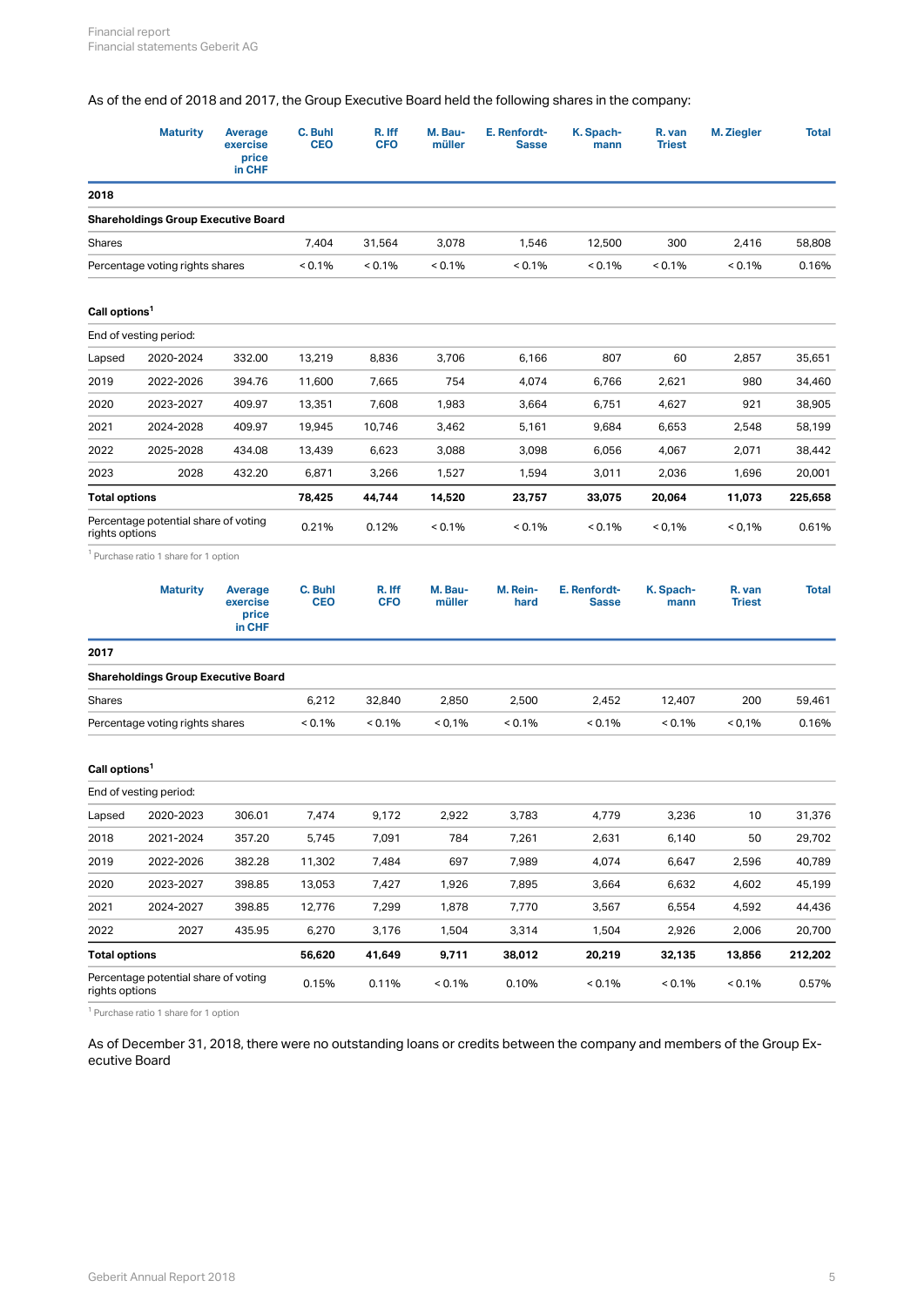#### **2.8 SIGNIFICANT SHAREHOLDERS**

According to the information available to the Board of Directors, the following shareholders have attained or exceeded the threshold of 3% of the share capital of Geberit AG:

|                                                                    | 31.12.2018 | 31.12.2017 |
|--------------------------------------------------------------------|------------|------------|
| Black Rock, New York (notification dated: 01.08.2018)              | 4.98%      | 4.99%      |
| Marathon Asset Management, London (notification dated: 20.12.2018) | 3.02%      | 3.00%      |

#### **2.9 EMPLOYEES**

In Geberit AG no employees are employed.

### **3. PROFIT DISTRIBUTION**

### **PROPOSAL FOR THE APPROPRIATION OF AVAILABLE EARNINGS**

Proposal by the Board of Directors to the General Meeting:

#### **APPROPRIATION OF AVAILABLE EARNINGS**

|                                           | 2018        | 2017        |
|-------------------------------------------|-------------|-------------|
|                                           | <b>CHF</b>  | <b>CHF</b>  |
| Available earnings                        |             |             |
| Net income                                | 480,166,127 | 501,972,181 |
| Balance brought forward                   | 2,563,126   | 3,169,266   |
| Total available earnings                  | 482,729,253 | 505,141,447 |
| Transfer to free reserves                 | 80,000,000  | 120,000,000 |
| Proposed/paid dividend                    | 393,018,761 | 382,578,321 |
| Balance to be carried forward             | 9,710,492   | 2,563,126   |
| Total appropriation of available earnings | 482,729,253 | 505,141,447 |

#### **DIVIDEND PAYMENTS**

The Board of Directors proposes a dividend of CHF 10.80 per share (PY: CHF 10.40). The dividend payment is subject to withholding tax.

The number of shares with dividend rights will change if the number of shares held by Geberit AG changes. The Board of Directors may therefore adapt the total amount of the proposed dividend to the number of shares with dividend rights at the General Meeting.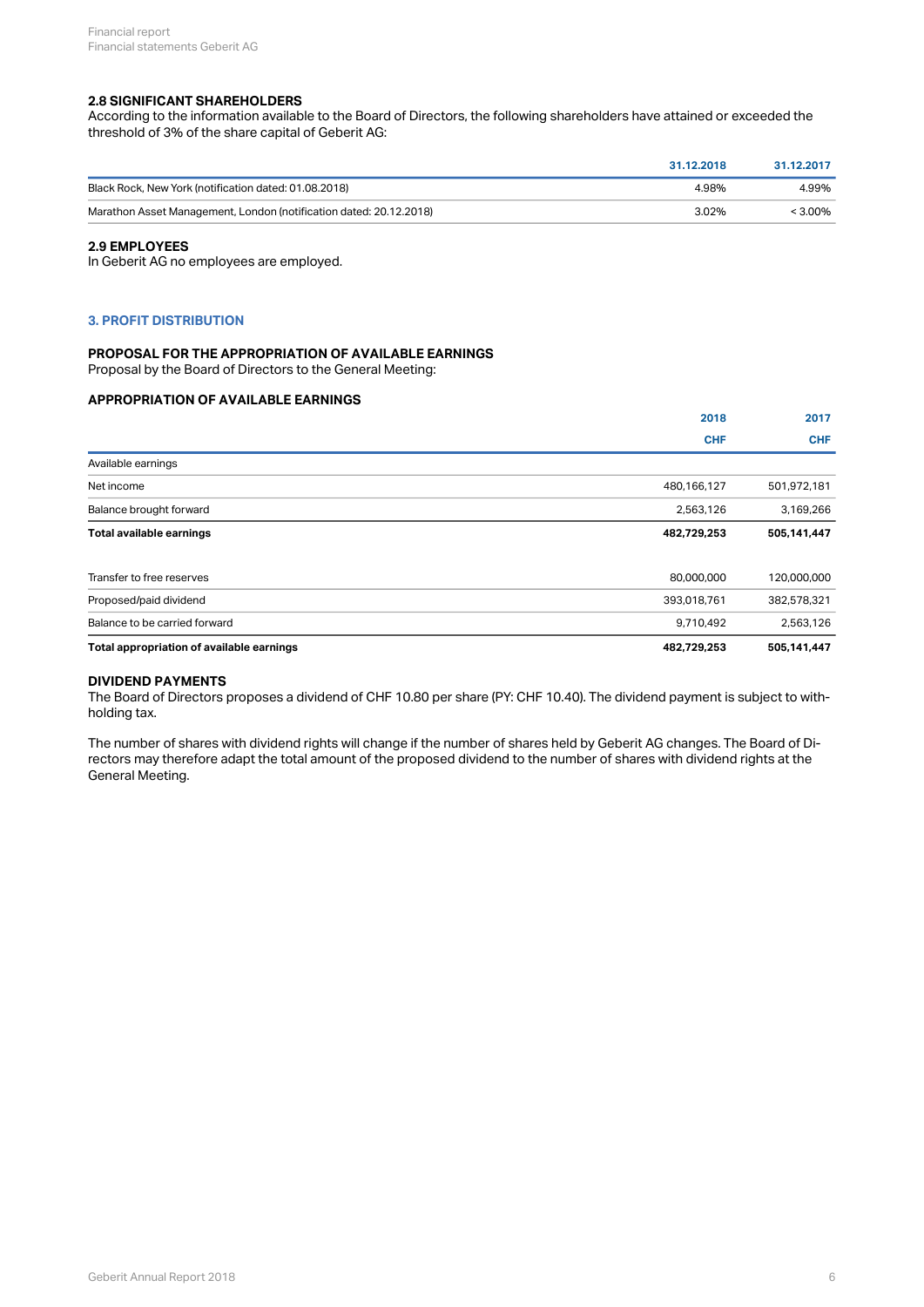# **REPORT OF THE STATUTORY AUDITOR**



PricewaterhouseCoopers AG Birchstrasse 160 8050 Zurich Telephone +41 58 792 44 00 Fax +41 58 792 44 10  $\rightarrow$  [www.pwc.ch](http://www.pwc.de)

Report of the statutory auditor to the general meeting of Geberit AG Rapperswil-Jona

# **REPORT ON THE AUDIT OF THE FINANCIAL STATEMENTS**

### **OPINION**

We have audited the financial statements of Geberit AG, which comprise the **[balance sheet](#page-0-0)** as at 31 December 2018, [\\$](#page-0-0)  $\rightarrow$  **[income statement](#page-1-0)** and  $\rightarrow$  **[notes](#page-2-0)** for the year then ended, including a summary of significant accounting policies.

In our opinion, the accompanying financial statements as at 31 December 2018 comply with Swiss law and the company's articles of incorporation.

#### **BASIS FOR OPINION**

We conducted our audit in accordance with Swiss law and Swiss Auditing Standards. Our responsibilities under those provisions and standards are further described in the "Auditor's responsibilities for the audit of the financial statements" section of our report.

We are independent of the entity in accordance with the provisions of Swiss law and the requirements of the Swiss audit profession and we have fulfilled our other ethical responsibilities in accordance with these requirements. We believe that the audit evidence we have obtained is sufficient and appropriate to provide a basis for our opinion.

### **OUR AUDIT APPROACH**



#### **MATERIALITY**

The scope of our audit was influenced by our application of materiality. Our audit opinion aims to provide reasonable assurance that the financial statements are free from material misstatement. Misstatements may arise due to fraud or error. They are considered material if, individually or in aggregate, they could reasonably be expected to influence the economic decisions of users taken on the basis of the financial statements.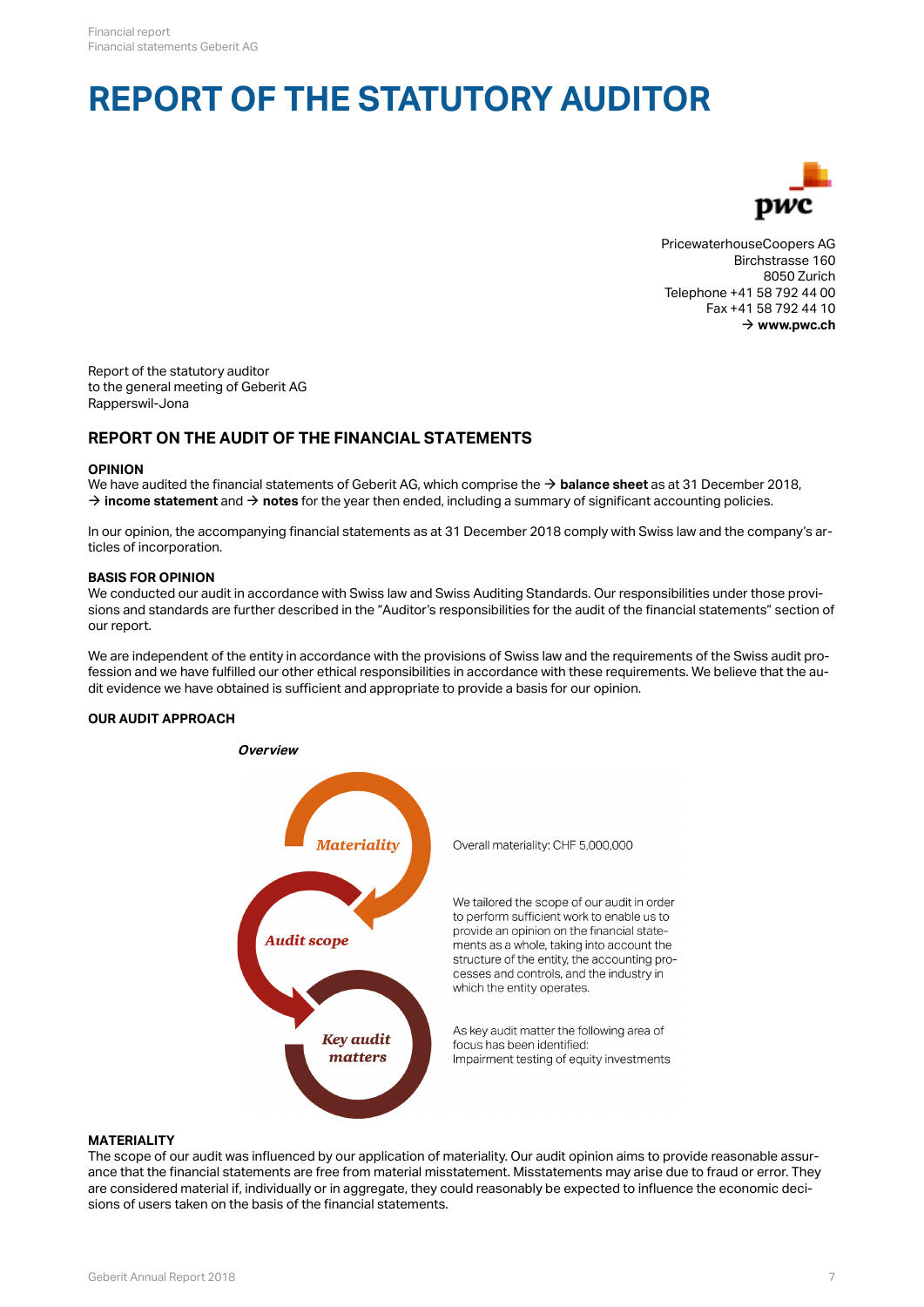Based on our professional judgement, we determined certain quantitative thresholds for materiality, including the overall materiality for the financial statements as a whole as set out in the table below. These, together with qualitative considerations, helped us to determine the scope of our audit and the nature, timing and extent of our audit procedures and to evaluate the effect of misstatements, both individually and in aggregate, on the financial statements as a whole.

| Overall materiality                             | CHF 5.000.000                                                                                                                                                                                                   |  |
|-------------------------------------------------|-----------------------------------------------------------------------------------------------------------------------------------------------------------------------------------------------------------------|--|
| How we determined it                            | 1 % of profit before tax                                                                                                                                                                                        |  |
| Rationale for the materiality benchmark applied | We chose profit before tax as the benchmark because, in our view, it is the<br>benchmark against which the performance of the company is most com-<br>monly measured, and it is a generally accepted benchmark. |  |

We agreed with the Audit Committee that we would report to them misstatements above CHF 500'000 identified during our audit as well as any misstatements below that amount which, in our view, warranted reporting for qualitative reasons.

#### **AUDIT SCOPE**

We designed our audit by determining materiality and assessing the risks of material misstatement in the financial statements. In particular, we considered where subjective judgements were made; for example, in respect of significant accounting estimates that involved making assumptions and considering future events that are inherently uncertain. As in all of our audits, we also addressed the risk of management override of internal controls, including among other matters consideration of whether there was evidence of bias that represented a risk of material misstatement due to fraud.

### **REPORT ON KEY AUDIT MATTERS BASED ON THE CIRCULAR 1/2015 OF THE FEDERAL AUDIT OVERSIGHT AUTHORITY**

Key audit matters are those matters that, in our professional judgement, were of most significance in our audit of the financial statements of the current period. These matters were addressed in the context of our audit of the financial statements as a whole, and in forming our opinion thereon, and we do not provide a separate opinion on these matters.

### **IMPAIRMENT TESTING OF EQUITY INVESTMENTS**

| Key audit matter                                                                                                                                                                                                                                                                                                                                                                                                                                                                                                                          | How our audit addressed the key audit matter                                                                                                                                                                                                                                                                                                                           |
|-------------------------------------------------------------------------------------------------------------------------------------------------------------------------------------------------------------------------------------------------------------------------------------------------------------------------------------------------------------------------------------------------------------------------------------------------------------------------------------------------------------------------------------------|------------------------------------------------------------------------------------------------------------------------------------------------------------------------------------------------------------------------------------------------------------------------------------------------------------------------------------------------------------------------|
| Impairment testing of equity investments was deemed a key audit matter<br>for the following two reasons:                                                                                                                                                                                                                                                                                                                                                                                                                                  | We tested the equity investments as at 31 December 2018 for<br>impairment. Management has performed impairment tests on the<br>investments in Geberit Holding AG and Geberit Reinsurance Ltd.                                                                                                                                                                          |
| Equity investments in Geberit Holding AG and Geberit Reinsurance Ltd. in<br>the amount of CHF 996.9 million represent the largest asset category on<br>the balance sheet (76.1% of total assets). If this investment had to be<br>written down, it would have a significant impact on the equity capital of the<br>Company.<br>Testing for impairment depends on the future results of the companies<br>concerned. In addition, there is significant scope for judgement in deter-<br>mining the assumptions underlying forecast results. | We performed the following:<br>compared the actual results of each company with its budget in order<br>to identify any assumptions that, with hindsight, appeared too<br>optimistic regarding the cash flows;<br>checked for plausibility the outlook based on the multi-year plan<br>approved by the Board of Directors and discussed the outlook with<br>Management; |
| Please refer to the notes to the financial statements and, specifically, the<br>recognition, valuation and disclosure methods in $\rightarrow$ note 2.2 'Significant<br>investments'.                                                                                                                                                                                                                                                                                                                                                     | On the basis of the audit procedures performed, we addressed the risk of<br>the impairment of the equity investments. We have no findings to report.                                                                                                                                                                                                                   |

## **RESPONSIBILITIES OF THE BOARD OF DIRECTORS FOR THE FINANCIAL STATEMENTS**

The Board of Directors is responsible for the preparation of the financial statements in accordance with the provisions of Swiss law and the company's articles of incorporation, and for such internal control as the Board of Directors determines is necessary to enable the preparation of financial statements that are free from material misstatement, whether due to fraud or error.

In preparing the financial statements, the Board of Directors is responsible for assessing the entity's ability to continue as a going concern, disclosing, as applicable, matters related to going concern and using the going concern basis of accounting unless the Board of Directors either intends to liquidate the entity or to cease operations, or has no realistic alternative but to do so.

# **AUDITOR'S RESPONSIBILITIES FOR THE AUDIT OF THE FINANCIAL STATEMENTS**

Our objectives are to obtain reasonable assurance about whether the financial statements as a whole are free from material misstatement, whether due to fraud or error, and to issue an auditor's report that includes our opinion. Reasonable assurance is a high level of assurance, but is not a guarantee that an audit conducted in accordance with Swiss law and Swiss Auditing Standards will always detect a material misstatement when it exists. Misstatements can arise from fraud or error and are considered material if, individually or in the aggregate, they could reasonably be expected to influence the economic decisions of users taken on the basis of these financial statements.

As part of an audit in accordance with Swiss law and Swiss Auditing Standards, we exercise professional judgment and maintain professional scepticism throughout the audit. We also:

- Identify and assess the risks of material misstatement of the financial statements, whether due to fraud or error, design and perform audit procedures responsive to those risks, and obtain audit evidence that is sufficient and appropriate to provide a basis for our opinion. The risk of not detecting a material misstatement resulting from fraud is higher than for one resulting from error, as fraud may involve collusion, forgery, intentional omissions, misrepresentations, or the override of - Identify and assess the risks of<br>and perform audit procedures re<br>provide a basis for our opinion.<br>resulting from error, as fraud ma<br>internal control.